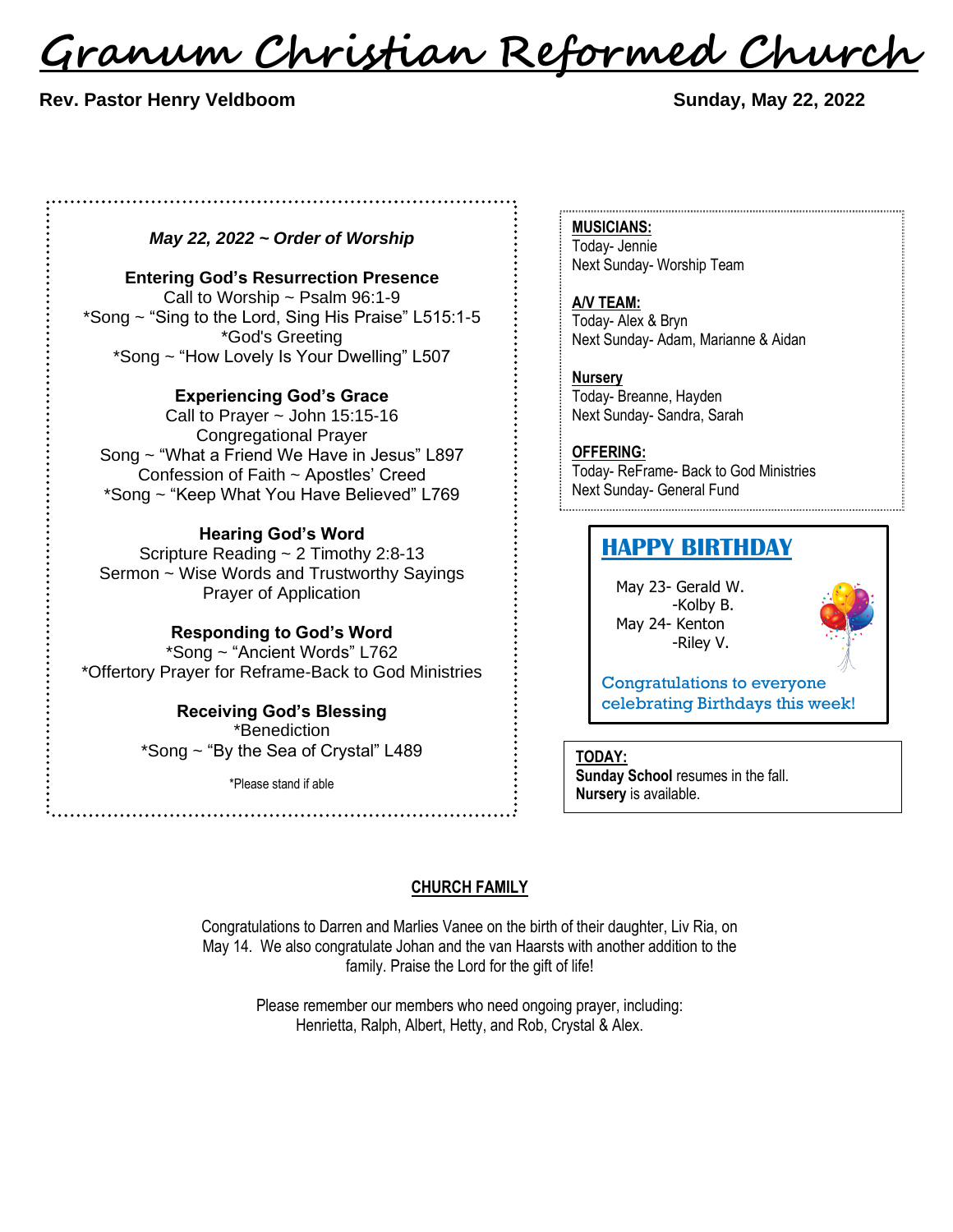## **OUR CHURCH ANNOUNCEMENTS**

**Attention Graduates (or parents).** We would like to announce all those in our congregation who are graduating from high-school or post-secondary school. Please send your name, school, and the program you are completing, as well as your future plans if you know them, to info@granumcrc.com.

> Recorded videos of services can be found on our Granum CRC YouTube channel. Go to YouTube and in search box enter "GranumCRC AV" and click on that search result option. Then click on the video you want to watch. [https://www.youtube.com/channel/UCs0yVlMAC\\_bnTpqX8Ch0xfA](https://www.youtube.com/channel/UCs0yVlMAC_bnTpqX8Ch0xfA) Previous bulletins with order of worship can be found on our website. <https://www.granumcrc.com/news-1>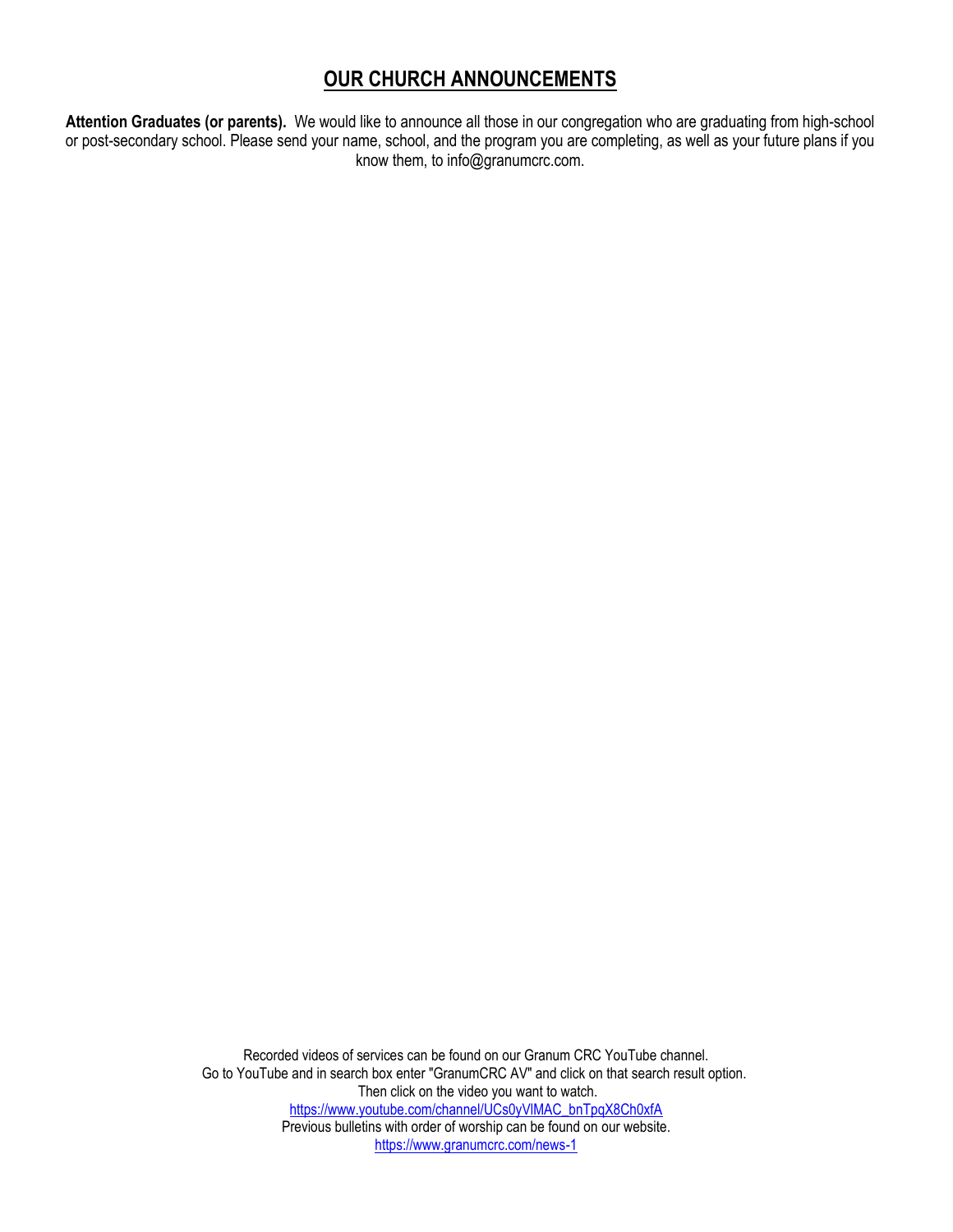# GRANUM CRC NEWSLETTER

### May 22, 2022

## **OUR LOCAL COMMUNITY**

**You could be a part of helping a Lethbridge Pregnancy Care Centre client thrive!** Whether that is with practical supports, Baby's First Year classes, or post-abortion experience programs. Please continue filling up your bottle to keep free services like these available for the families who need them! Didn't get a bottle? You can also give online - just visit www.lethbridgepregcentre.com/BabyBottles, and you can donate directly to the Baby Bottle campaign.

**Interfaith Food Bank** will host activities in the park in partnership with the City of Lethbridge, Mikado Electric, LeBaron's Car Club and Downtown BRZ and are currently seeking artists, vendors, performers and volunteers to join in the fun. Those interested in participating should complete the online form at <https://interfaithfoodbank.ca/events/canada-day-2022/> or call 403-320-8779.

**Rehoboth Christian Ministries** will be hosting their 34th Annual Pork Roast on Friday, June 10, 2022 at the Rehoboth Garden Center in Coaldale. This is a "Come 'n Go" supper which will be served from 5:00pm – 7:00pm. Supper will include roast pork, roast beef, potatoes, salads, and dessert. Cost is by donation! If you have any questions, please call Rehoboth at 403-345-5199. See you there!

**Partners Worldwide**, a group of Christian business people pursuing a world without poverty, invites you to a **Post-Seeding Pig Roast Celebration** on **Sunday, May 29 2022, 3:00 - 5:00 PM**. David Boyd, Executive Director, Canada, along with Eli Torbio, Regional Director, Southeast Asia intend (DV) to be here to to provide updates on the work that Partners Worldwide is involved with. Neal and Peggy Dekens have graciously offered to host this event at their place, 28-94032 Hwy 843, Lethbridge County, T1J 5R3. RSVP to Harley Middel at 403-328- 9065 by Monday, May 20 2022. Space is limited.

**Scholarships available for Grade 12 and College/University Students! Lethbridge & District Pro-Life Association is offering two Elsie** Alexander Pro-Life Scholarships available for grade 12 students, and two scholarships for Post-Secondary students - a Laura Winters Stegen Essay Scholarship and a Henry Vandenberg Pro-Life Work/Volunteer Scholarship in the Lethbridge and District Pro-Life Association area who have proven leadership in encouraging respect for all human life. Scholarship application forms can be downloaded from our website: [https://lifelethbridge.org/pro-life-events.html](http://lifelethbridge.org/pro-life-events.html) Application deadline is May 23, 2022

## **CHRISTIAN COMMUNITY & AROUND THE WORLD**

**ReFrame Ministries** Invitation to Live Ministry Updates From Ukraine and Russia Dear congregation : On behalf of ReFrame Ministries, We would like to invite you to [participate in a virtual](https://crcna.zoom.us/webinar/register/9816527961719/WN_XSJheyr2Se6xX6VvwCLq9w) conversation with Rev. Sergei Sosedkin and ministry partner Lika Roman on Thursday, May 26, from 12-12:30pm (EDT). As you can imagine, the recent events in Ukraine have created disruptions for our Russian language partners, but that hasn't deterred them from sharing the gospel. This virtual event will allow you to hear some of the challenges and opportunities to share the gospel during the ongoing crisis. Lika recently left Eastern Europe after fleeing her home in Kiev, Ukraine, last February and ministering to fellow refugees in Poland. Rev. Sosedkin has served as ReFrame's Russian language team leader for nearly two decades, and along with Lika, has been sharing the gospel with Russian speakers mainly in Ukraine and Russia. As a supporting partner, we wanted to provide you with a unique opportunity to connect with Rev. Sosedkin and Lika, hear updates from the ministry field, as well as ways to continue to support them during this challenging time.To reserve your spot, or if you'd like a recording of the event, [please register here.](https://crcna.zoom.us/webinar/register/9816527961719/WN_XSJheyr2Se6xX6VvwCLq9w) We hope you will be able to join us next week. If you have any questions, please don't hesitate to reach out to me via email [\(pvandersteen@crcna.org\)](mailto:pvandersteen@crcna.org) or phone 289-668-5612 or Annette [\(avanderheide@crcna.org\)](mailto:avanderheide@crcna.org) in the office 1-800-263-4251.Grace & peace, Reframe Ministries

**Faith Practice Reflection Tip** - Reflection and Discussion Starter—the Practice of Prayer: Read Mark 9:14-24 and ponder or discuss the following questions. This father's utterance, "I do believe; help me overcome my unbelief!" is an honest prayer. He's not trying to impress Jesus; he's asking Jesus to meet him where he is. In what areas of your faith do you experience doubt? How is doubt handled in your church family? Is there room for people to experience both belief and unbelief as they grow in faith? (For more on faith practices from Faith Formation Ministries, visit bit.ly/FaithPracticesProject)

> Website: [www.granumcrc.com](http://www.granumcrc.com/) Announcements[: info@granumcrc.com](mailto:info@granumcrc.com) Submission deadline is **Thursday 12:00 pm**. Website: www.granumcrc.com Announcements: info@granumcrc.com Submission deadline is **Thursday 12:00 pm**. Pastor: Rev. Henry Veldboom Cell: 403-393-7551 Email – granumcrcpastor@gmail.com Clerk: Tjapko Detmers Email- [granumcrcclerk@gmail.com](mailto:granumcrcclerk@gmail.com) Clerk: Tjapko Detmers Email- [granumcrcclerk@gmail.com](mailto:granumcrcclerk@gmail.com) E-Transfer: [granumcrcdeacons@gmail.com](mailto:granumcrcdeacons@gmail.com) (please note the cause you're donating to in the message box)